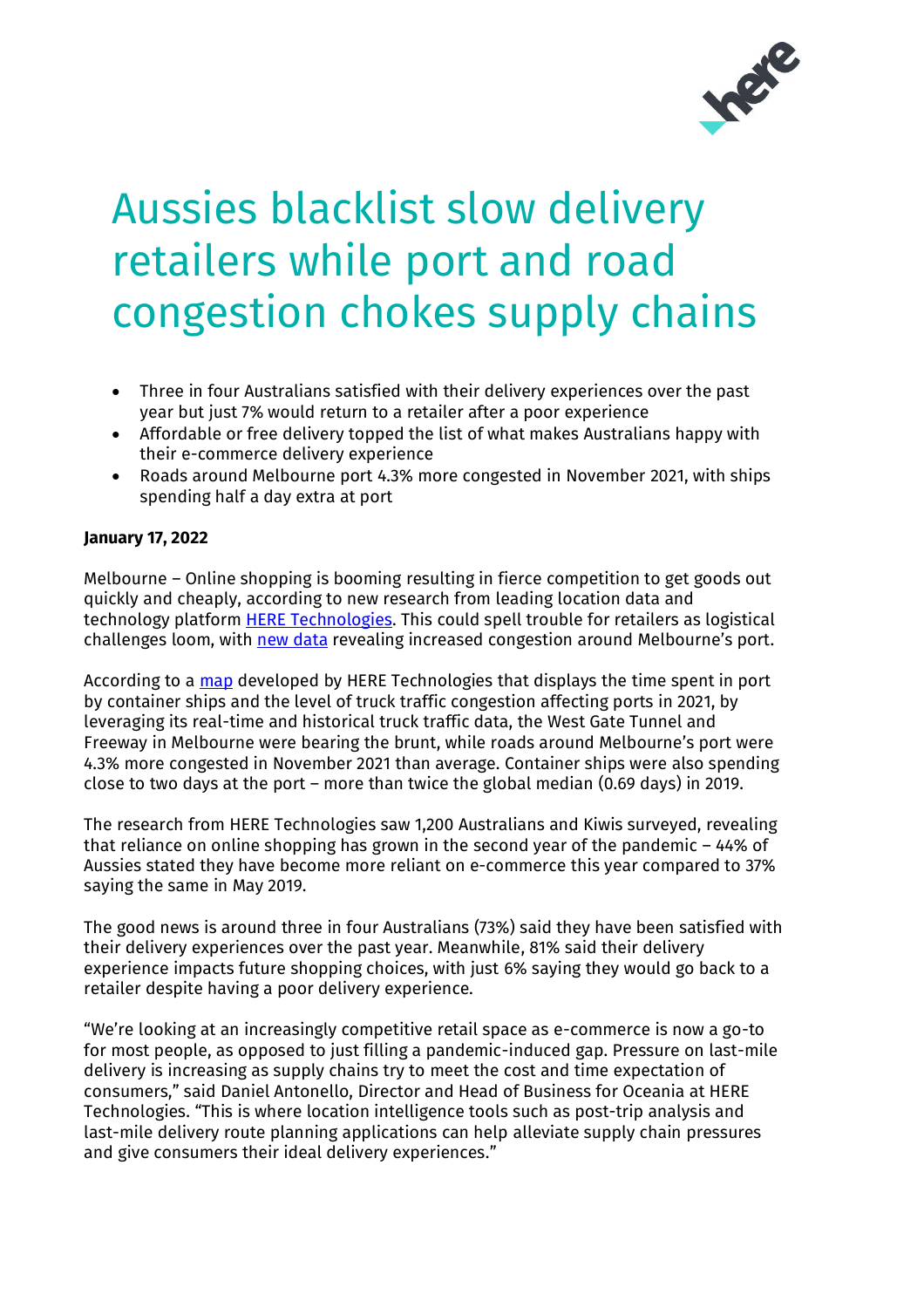

In terms of what keeps consumers happy with their e-commerce delivery experience, affordable or free delivery costs topped the list, followed by logistical concerns such as the ability to select specific delivery time slots and be prompted by regular delivery updates.

Delivery timeframes of one to two and three to five days were seen as the most acceptable, with just 9% of respondents saying they would be happy to wait five to 12 business days. Over half of Australians surveyed expect to pay nothing for one to two days of delivery, and over two-thirds expect three to five days of delivery to be cost-free.

The research also revealed that 73% of respondents said they will continue shopping online. However, there are some positive news for brick-and-mortar stores as a third of respondents have indicated that they do not intend to keep shopping online to the same extent beyond the pandemic.

Adam Etherington, Principal Analyst, Digital Enterprise Services at Omdia said, "The COVID-19 pandemic has permanently changed consumers omnichannel demands. Innovative use of edge compute, hybrid cloud, artificial intelligence, 5G, API's, IoT and Enterprise Resource Planning (ERP) or Supply Chain Management (SCM) capabilities can deliver operational agility, scale, and cost-efficiency for businesses. As such, technologydriven enhancements will determine the winners and losers in the Australian supply chain sector as the economy rebounds."

#### **Notes to the editor**

#### *Port congestion data*

<https://app.developer.here.com/supply-chain-meltdown-bottlenecks-port-truck-traffic/>

#### 2021 median days at port for container ships



Source: MarineTraffic, Review of Maritime Transport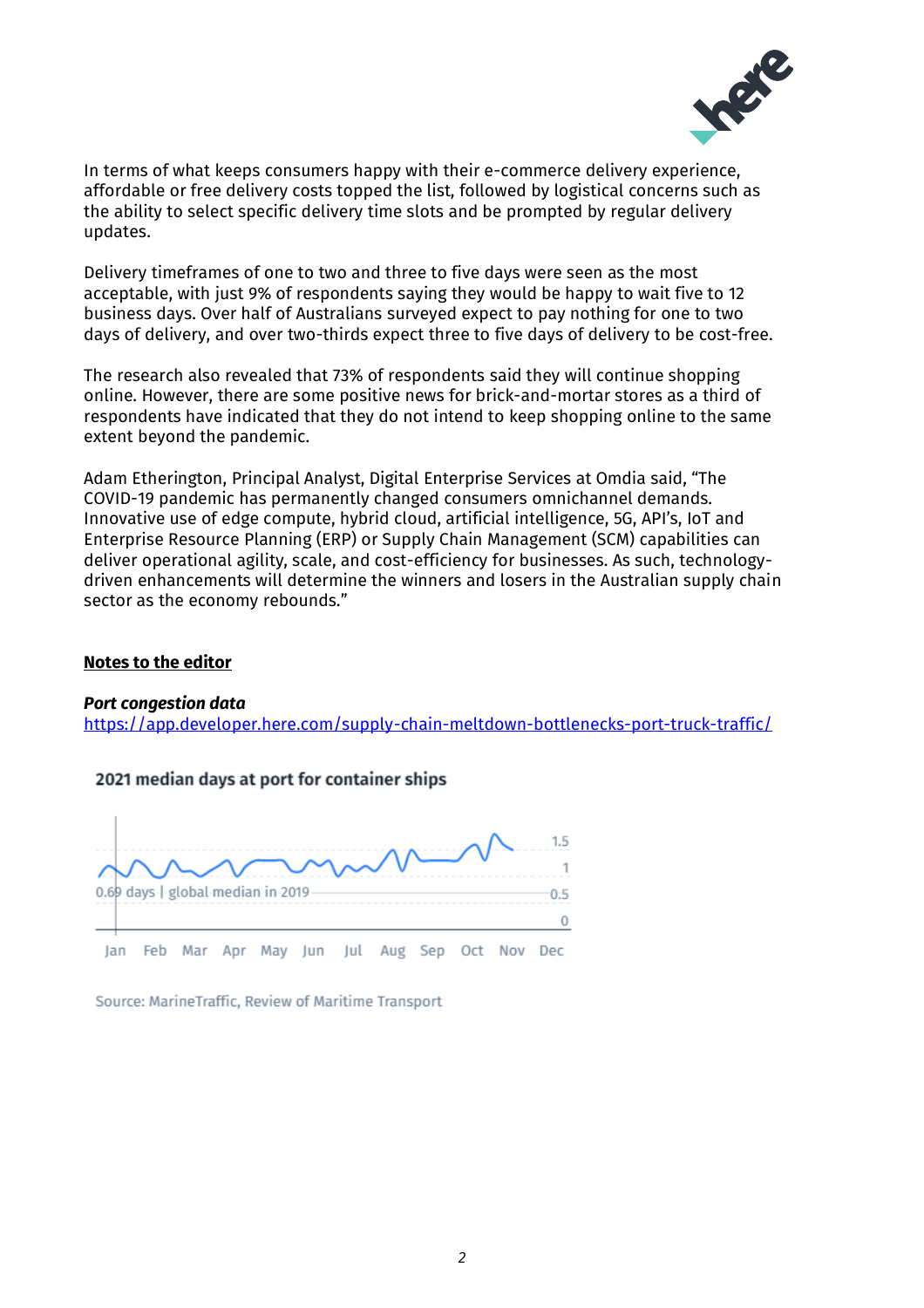



# *Further breakdown of survey findings*

The research by Pollfish was conducted in September 2021, surveyed 1,200 Australian and New Zealand residents aged between 18 and 54.

**1. In the past 12 months, how often have you shopped online and had your shopping delivered to you?**

| Weekly                    | 23% |
|---------------------------|-----|
| A couple of times a month | 34% |
| A few times a year        | 21% |
| Rarely                    | 9%  |
| Not at all                | 13% |

**2. Do you feel like the pandemic has made you more reliant on the delivery services provided by online merchants?**

| Yes, definitely | 44% |
|-----------------|-----|
| Somewhat        | 30% |
| Not at all      | 26% |

#### **3. Will you continue to use online shopping and delivery services in the long term?**

| Yes, I am enjoying online shopping                 | 44% |
|----------------------------------------------------|-----|
| Yes, but probably not to the same extent as right  |     |
| now                                                | 33% |
| No, it's serving its purpose for now but that's it | 10% |
| No, I've not switched to online shopping           | 13% |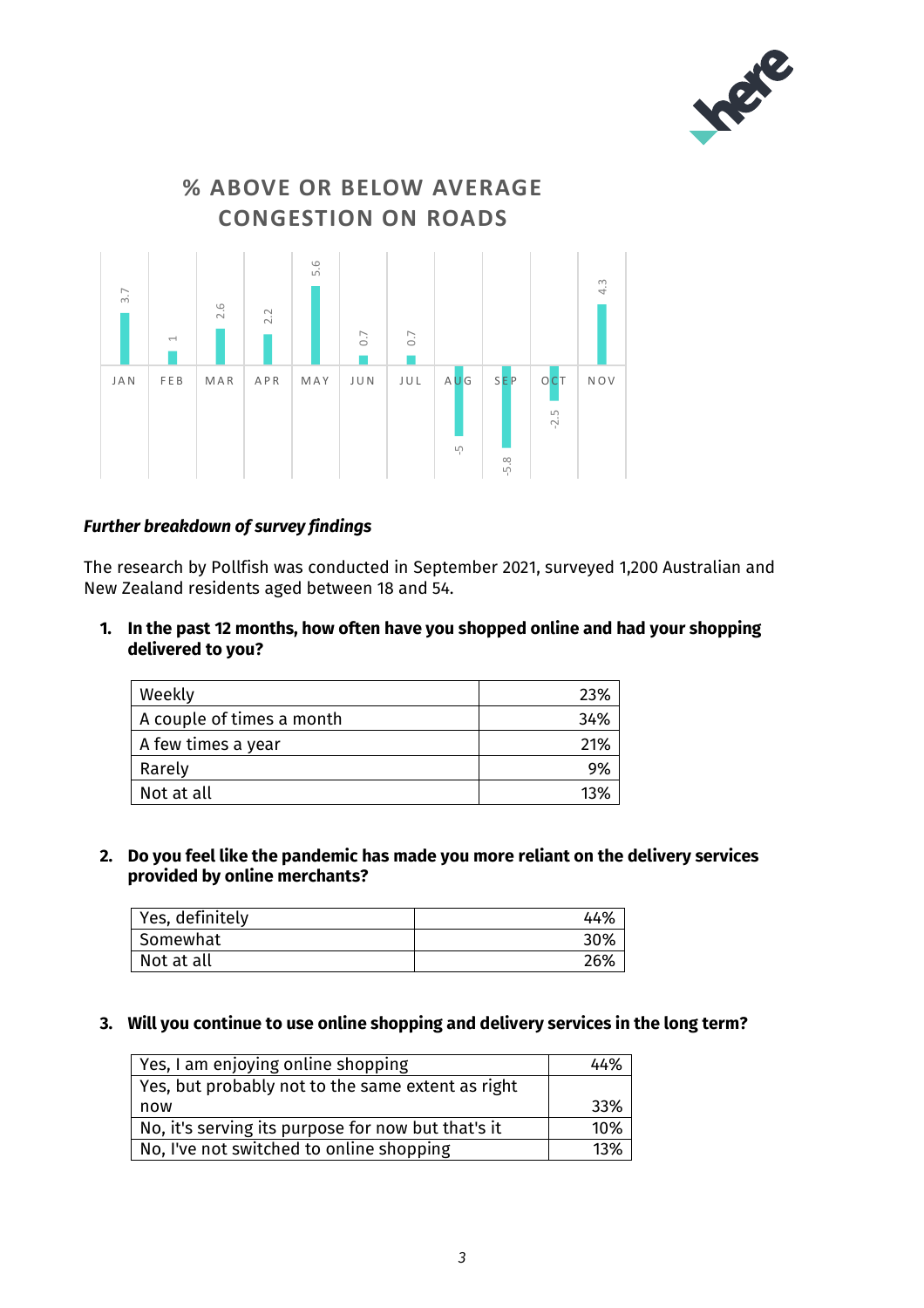

**4. How satisfied are you with your overall delivery service experiences over the past 12 months?**

| Very satisfied                                | 24% |
|-----------------------------------------------|-----|
| Satisfied                                     | 49% |
| <b>Neutral</b>                                | 15% |
| <b>Dissatisfied</b>                           | 3%  |
| Very dissatisfied                             | 1%  |
| I've not shopped online in the past 12 months |     |

**5. Which of the following factors would most improve the delivery experience of your online shopping?**

#### *Respondents listed 1-10 with 1 as highest importance, mean scores in order:*

- a. Cheap or free delivery costs (3.97)
- b. Specific delivery time slots (5.18)
- c. Regular updates from the retailer or courier (5.31)
- d. Same or next day delivery options (5.36)
- e. Ability to track, trace, and amend schedule (5.44)
- f. Multiple delivery options based on cost and delivery schedule (5.45)
- g. Accuracy of delivery schedule (5.65)
- h. Eco-friendly delivery options (5.94)
- i. Quality of the delivery service (e.g. no item damage) (6.06)
- j. Attitude of the delivery personnel (6.63)
- **6. Which of the following estimated delivery timeframes would you find acceptable?**

| Same day           | 28% |
|--------------------|-----|
| Next day           | 39% |
| 1-2 business days  | 45% |
| 3-5 business days  | 41% |
| 5-12 business days | 9%  |

**7. What would you expect to pay in delivery fees for the following delivery timeframes?**

|              |                | Up to  | Up to          | Up to          | Up to          | Up to          | Over           |
|--------------|----------------|--------|----------------|----------------|----------------|----------------|----------------|
|              | <b>Nothing</b> | AUD\$5 | <b>AUD\$10</b> | <b>AUD\$15</b> | <b>AUD\$20</b> | <b>AUD\$25</b> | <b>AUD\$25</b> |
| Same day     | 21%            | 32%    | 28%            | 12%            | 4%             | 2%             | 1%             |
| Next day     | 33%            | 37%    | 21%            | 6%             | 3%             | 1%             | 1%             |
| 1-2 business |                |        |                |                |                |                |                |
| days         | 51%            | 31%    | 12%            | 4%             | 1%             | 1%             | 0%             |
| 3-5 business |                |        |                |                |                |                |                |
| days         | 67%            | 20%    | 9%             | 2%             | 1%             | 1%             | 1%             |